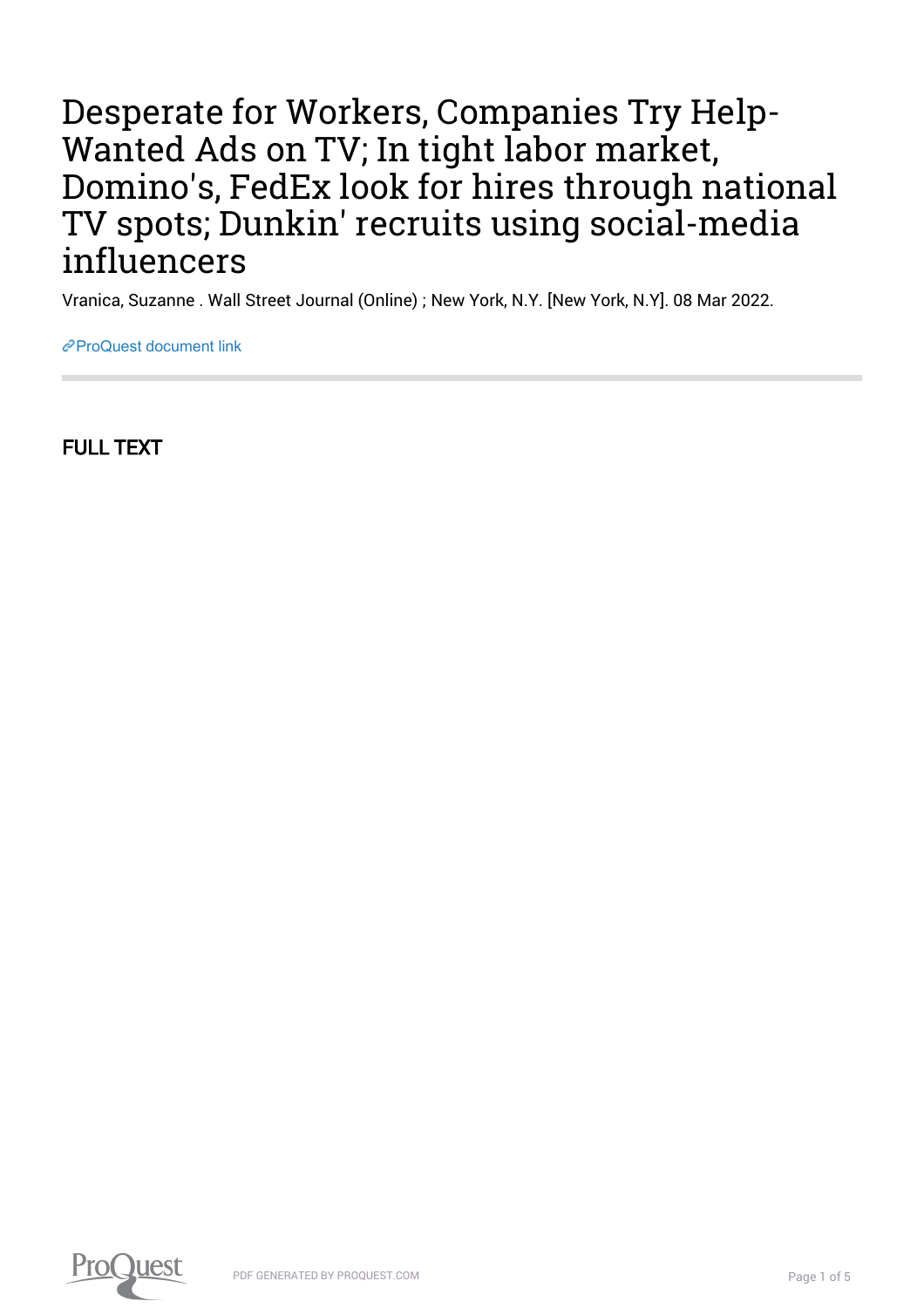

[Enlarge this image.](https://www.proquest.comhttps://www.proquest.com/textgraphic/2636867749/fulltextwithgraphics/F41C481927FC477EPQ/1/1?accountid=44910)

An employee at a Domino's in Seattle. The pizza chain is running a TV recruitment ad that touts how an entry-level job at Domino's can lead to owning a franchise. PHOTO: Jovelle Tamayo for The Wall Street Journal

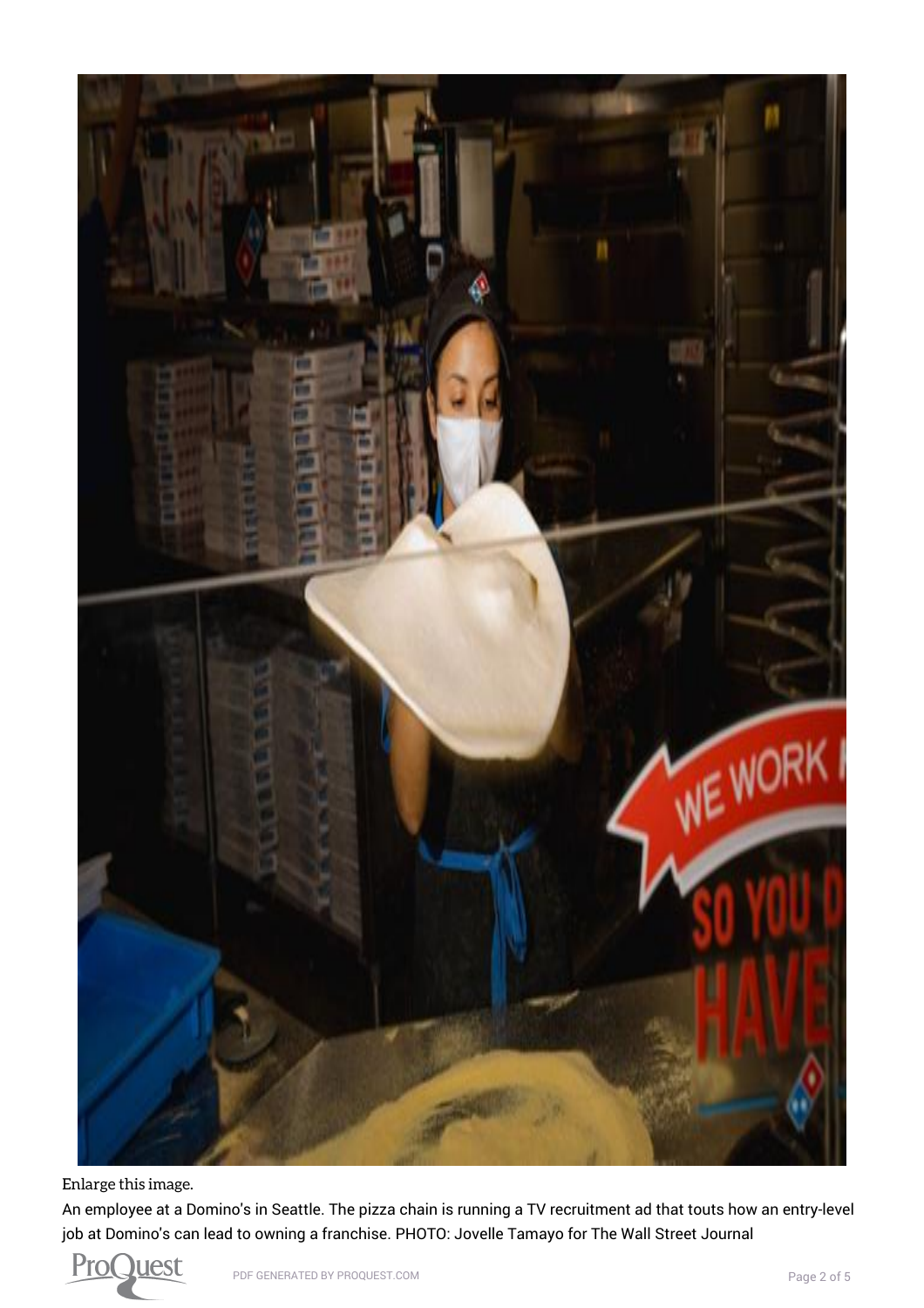Domino's Pizza Inc. began airing a new television commercial several weeks ago, but the ad isn't peddling pizza. The Ann Arbor, Mich.-based company is trying to recruit workers.

The ad, which touts how an entry-level job at Domino's can lead to owning a franchise, comes as businesses across the country have ramped up recruitment ads amid a tight job market.

"If you want to make money and have fun while doing it, you won't find a better opportunity than your local Domino's," says Lolly Jones, a 27-year-old, Oregon-based Domino's franchise owner, in the commercial.

The tight labor market that developed during the Covid-19 pandemic has forced companies to pull out all the stops to gin up applications, including raising salaries, offering signing bonuses and allowing more flexible hours.

Many are also increasing their spending on help-wanted ads, with some even embracing pricey national TV ads—a tactic that isn't typically used for recruiting efforts—while others turn to social-media platforms such as TikTok and Instagram.

Some companies running recruitment ads on TV, including Domino's and auto-repair chain Safelite Group Inc., said they had never used TV ads for that purpose before the pandemic, but had to think outside the box to address staff shortages that were weighing on their businesses.

At this point, the cost of not filling open jobs far outweighs the cost of doing TV ads, said Joe Shaker Jr., president of Shaker Recruitment Marketing.

Domino's, which shortened store hours because of staffing shortages, reported weaker than expected fourthquarter sales last week, a decline it attributed in part to a shortage of delivery drivers caused by the Omicron variant. Stores and franchises are having to do a lot of things to address the headwinds, said Kate Trumbull, Domino's senior vice president of brand.

Domino's said it was spending more on recruitment advertising, but declined to provide figures.

Safelite said it has found TV advertising to be an effective tool in reaching job seekers. Its campaign, which includes TV and online ads running on Instagram and TikTok, has helped boost Safelite's job application pool by 50% since the ad campaign began in June, the company said.

One of Safelite's TV spots features a montage of employees saying the company offers many different opportunities for advancement. Christina Pletnewski, its vice president of customer experience, said the TV ads allowed the company to better showcase its "personality and our sense of team."

FedEx Corp. last year started running a TV commercial called "Careers: My Work." The ad, which ran during expensive programming such as National Football League games, says FedEx employees help deliver significant things like the Vince Lombardi Trophy, vaccines, and water to places dealing with disasters. The spot concludes by saying that FedEx has many open positions.

"The company operates in a competitive market for talent," said Jenny Robertson, FedEx's senior vice president of integrated marketing. FedEx declined to disclose how much it spent on its recruitment ad effort, but mediameasurement firm iSpot.tv estimates FedEx has spent roughly \$24 million to air its TV ad as of last month. "We believe the campaign has been successful," Ms. Robertson said. In December, FedEx said it fielded 111,000 applications in one week for hourly positions, higher than any week in its history.

Louis Naviasky, the chief executive of Bayard Advertising, a New York ad agency that specializes in recruitment marketing, said Bayard's clients spent nearly 60% more on recruitment ads last year than they did in 2019, the last full year before the pandemic.

The growth in spending comes as the number of job openings in the U.S. far exceeds the number of unemployed workers. "79% of employers report having difficulty filling all their open positions," said Maggie Hulce, senior vice president of enterprise at Indeed, a jobs site.

The labor crunch and the flood of companies trying to coax job seekers has caused many to rethink their approach and find different ways to break through the clutter of help wanted-ads, recruiting ad experts said.

Sandwich chain Subway, which also cut store operating hours because of personnel shortages, is running ads across social-media platforms such as Meta Platforms Inc.'s Instagram, Snap Inc.'s Snapchat and ByteDance Ltd.'s TikTok to lure job seekers. Milford, Conn.-based Subway began its help-wanted campaign in May, in what it

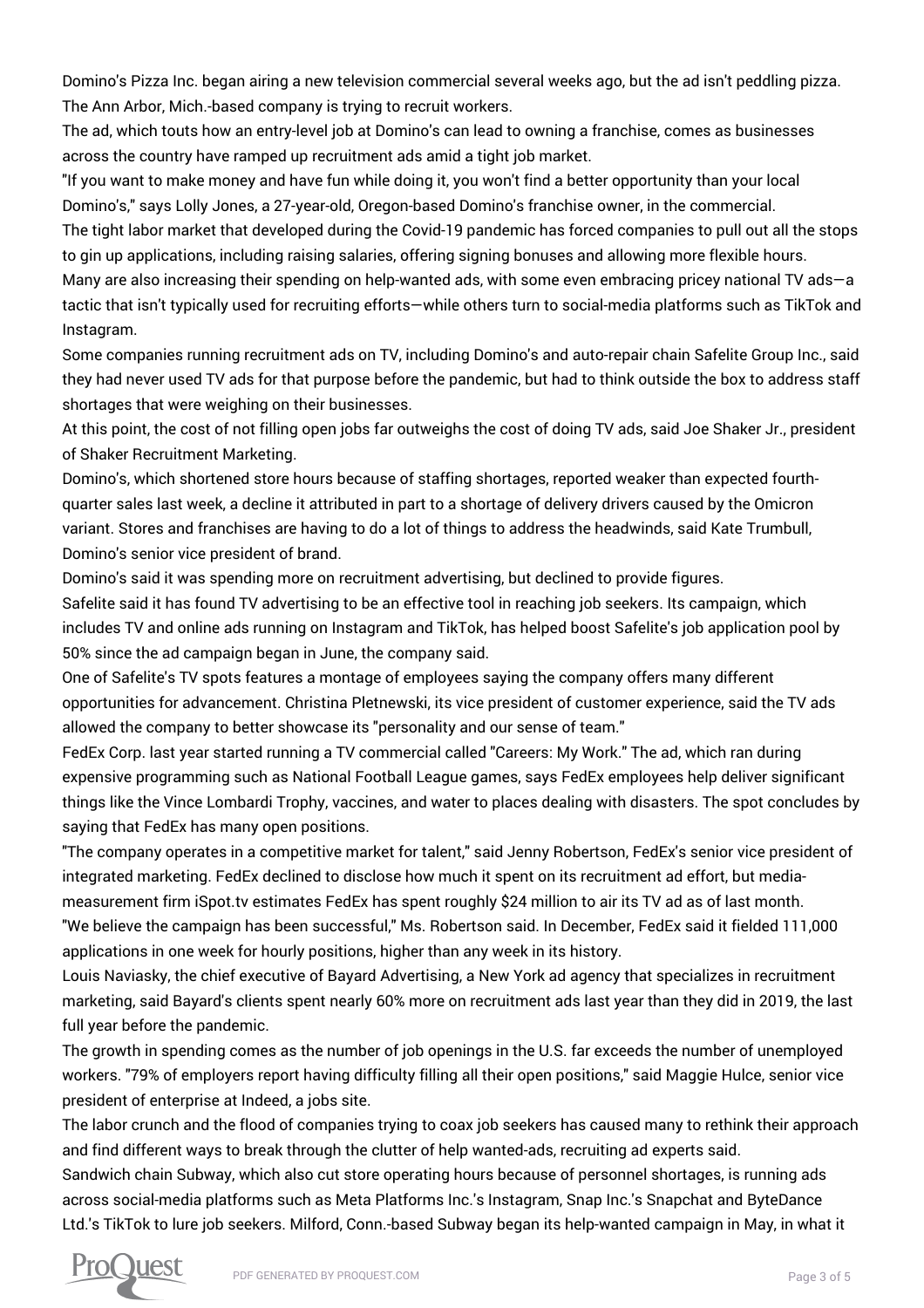said was one of its largest recruitment ad efforts ever. The company said it has seen an increase in the number of job applications completed in its online job portal since the ad effort began.

Dunkin', the doughnut chain owned by Inspire Brands Inc., enlisted the help of social-media influencer Charli D'Amelio to help it lure in applicants last year, as part of a franchisee-led initiative to hire roughly 20,000 new employees.

In a TikTok video that was labeled as paid programming, Ms. D'Amelio, who has over 130 million followers on the platform , interviewed a Dunkin' employee about his career at the restaurant. The video was part of a series of interviews that different celebrities—including TV personality Maria Menounos, who was once a Dunkin' staff member—did with employees of the doughnut chain on TikTok and Instagram.

Write to Suzanne Vranica at suzanne.vranica@wsj.com

Desperate for Workers, Companies Try Help-Wanted Ads on TV

Credit: By Suzanne Vranica

## DETAILS

| Subject:                       | Franchises; Marketing; Shortages; Employees; Pandemics; Recruitment; Advertising;<br>Web portals; Labor market; COVID-19                                                                                               |
|--------------------------------|------------------------------------------------------------------------------------------------------------------------------------------------------------------------------------------------------------------------|
| <b>Business indexing term:</b> | Subject: Franchises Marketing Shortages Employees Recruitment Advertising Labor<br>market; Corporation: Snap Inc FedEx Corp; Industry: 53311 : Lessors of Nonfinancial<br>Intangible Assets (except Copyrighted Works) |
| Company / organization:        | Name: Snap Inc; NAICS: 511210; Name: FedEx Corp; NAICS: 484110, 492110, 551114                                                                                                                                         |
| <b>Classification:</b>         | 53311: Lessors of Nonfinancial Intangible Assets (except Copyrighted Works)                                                                                                                                            |
| <b>Publication title:</b>      | Wall Street Journal (Online); New York, N.Y.                                                                                                                                                                           |
| <b>Publication year:</b>       | 2022                                                                                                                                                                                                                   |
| <b>Publication date:</b>       | Mar 8, 2022                                                                                                                                                                                                            |
| column:                        | Media & Marketing                                                                                                                                                                                                      |
| Section:                       | <b>Business</b>                                                                                                                                                                                                        |
| <b>Publisher:</b>              | Dow Jones & Company Inc                                                                                                                                                                                                |
|                                |                                                                                                                                                                                                                        |
| Place of publication:          | New York, N.Y.                                                                                                                                                                                                         |
| <b>Country of publication:</b> | United States, New York, N.Y.                                                                                                                                                                                          |
| <b>Publication subject:</b>    | <b>Business And Economics</b>                                                                                                                                                                                          |
| e-ISSN:                        | 25749579                                                                                                                                                                                                               |
| Source type:                   | Newspaper                                                                                                                                                                                                              |